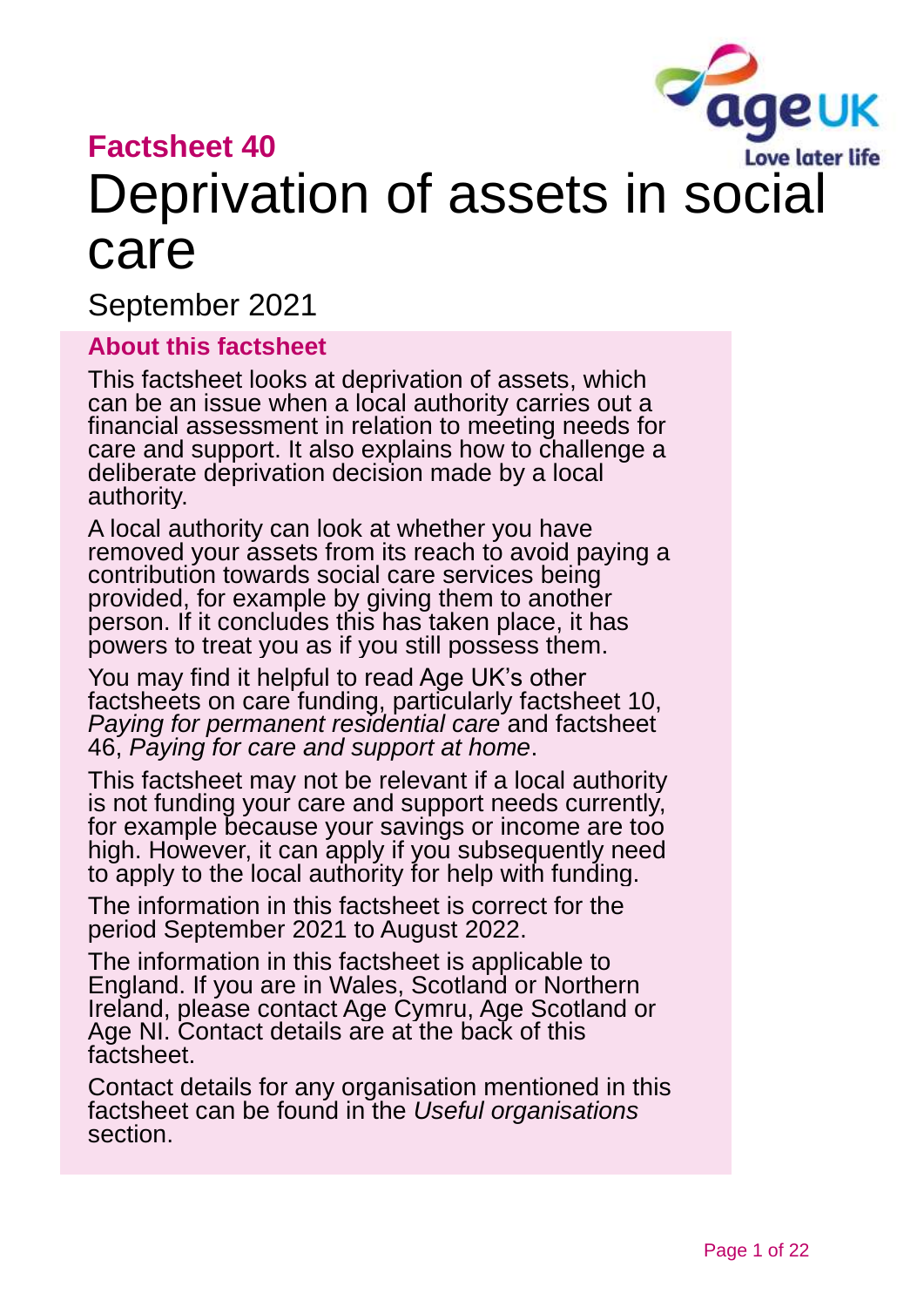# **Contents**

| 1 Sources and terminology                               | 3  |
|---------------------------------------------------------|----|
| What is deprivation of assets?<br>2 <sup>1</sup>        | 4  |
| Deprivation and the financial assessment<br>3           | 5  |
| 4 When is deprivation deliberate?                       | 5  |
| <b>Deprivation of capital</b><br>5                      | 8  |
| <b>Deprivation of income</b><br>6                       | 9  |
| 7 The consequences of deliberate deprivation            | 9  |
| 7.1 What is notional capital and income?                | 9  |
| 7.2 Local authority duties and deprivation              | 10 |
| 7.2.1 Notional capital                                  | 10 |
| 7.2.2 Notional income and pensions freedoms             | 10 |
| 7.3 Recovering charges from a third-party               | 12 |
| 7.4 Possible consequences of asset transfers            | 13 |
| 8 Local authority recovery of debts                     | 14 |
| 9 The information and advice duty                       | 16 |
| 10 Challenging local authority deprivation<br>decisions | 17 |
| Useful organisations                                    | 19 |
| Age UK                                                  | 20 |
| Support our work                                        | 20 |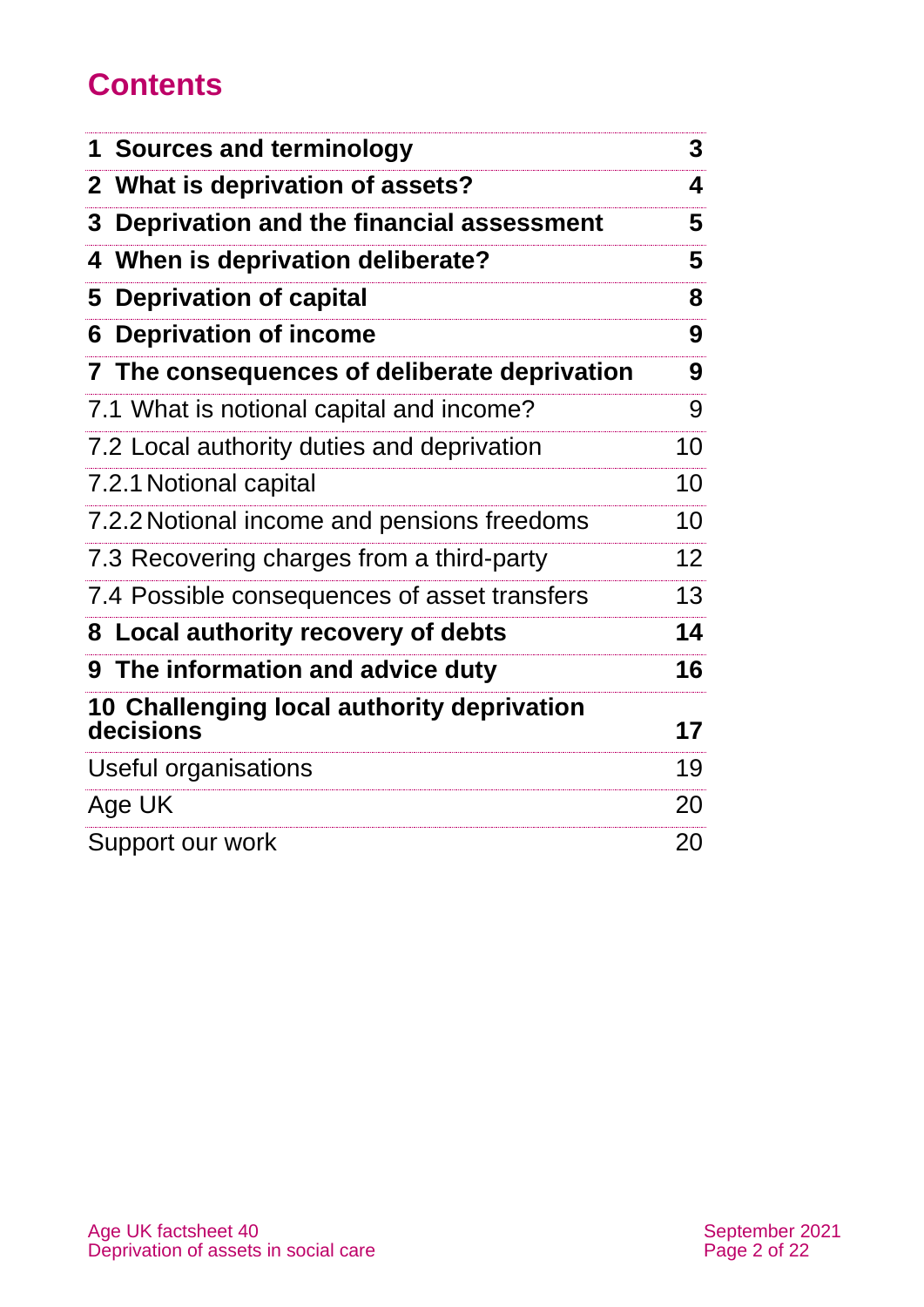# <span id="page-2-0"></span>**1 Sources and terminology**

#### **Care Act 2014, charging regulations and statutory guidance**

The information in this factsheet is based on the *[Care](http://www.legislation.gov.uk/ukpga/2014/23/contents)  [Act 2014](http://www.legislation.gov.uk/ukpga/2014/23/contents)* ('*the Act'*). Supporting regulations are the *[Care and Support \(Charging and Assessment of](http://www.legislation.gov.uk/uksi/2014/2672/contents/made)  [Resources\) Regulations 2014](http://www.legislation.gov.uk/uksi/2014/2672/contents/made)* (*'the charging regulations'*).

The other main reference source is the *[Care and](https://www.gov.uk/government/publications/care-act-statutory-guidance/care-and-support-statutory-guidance)  [Support Statutory Guidance](https://www.gov.uk/government/publications/care-act-statutory-guidance/care-and-support-statutory-guidance)* (*'the guidance'*). Section 8 deals with '*Charging and financial assessment'*, and Annexes include:

Annex B: Treatment of capital

Annex C: Treatment of income

Annex D: Recovery of Debts

Annex E: Deprivation of assets

### **Care homes and nursing homes**

This factsheet includes information about residential care, meaning '*care homes*' and '*nursing homes*'. These are the standard terms used by the Care Quality Commission (CQC), the industry standards regulator.

Nursing homes are care homes where a nurse must be present to provide or supervise medical-type care alongside the basic personal care.

The term '*care home*' is used in the text, unless '*nursing home*' is specifically required.

#### **Local authority**

In this factsheet, references to a *'local authority*' mean the adult social services or social care department of the local authority or council. It is used to describe similar departments in: a county council, a district council for an area where there is no county council, a London borough council, or the Common Council of the City of London.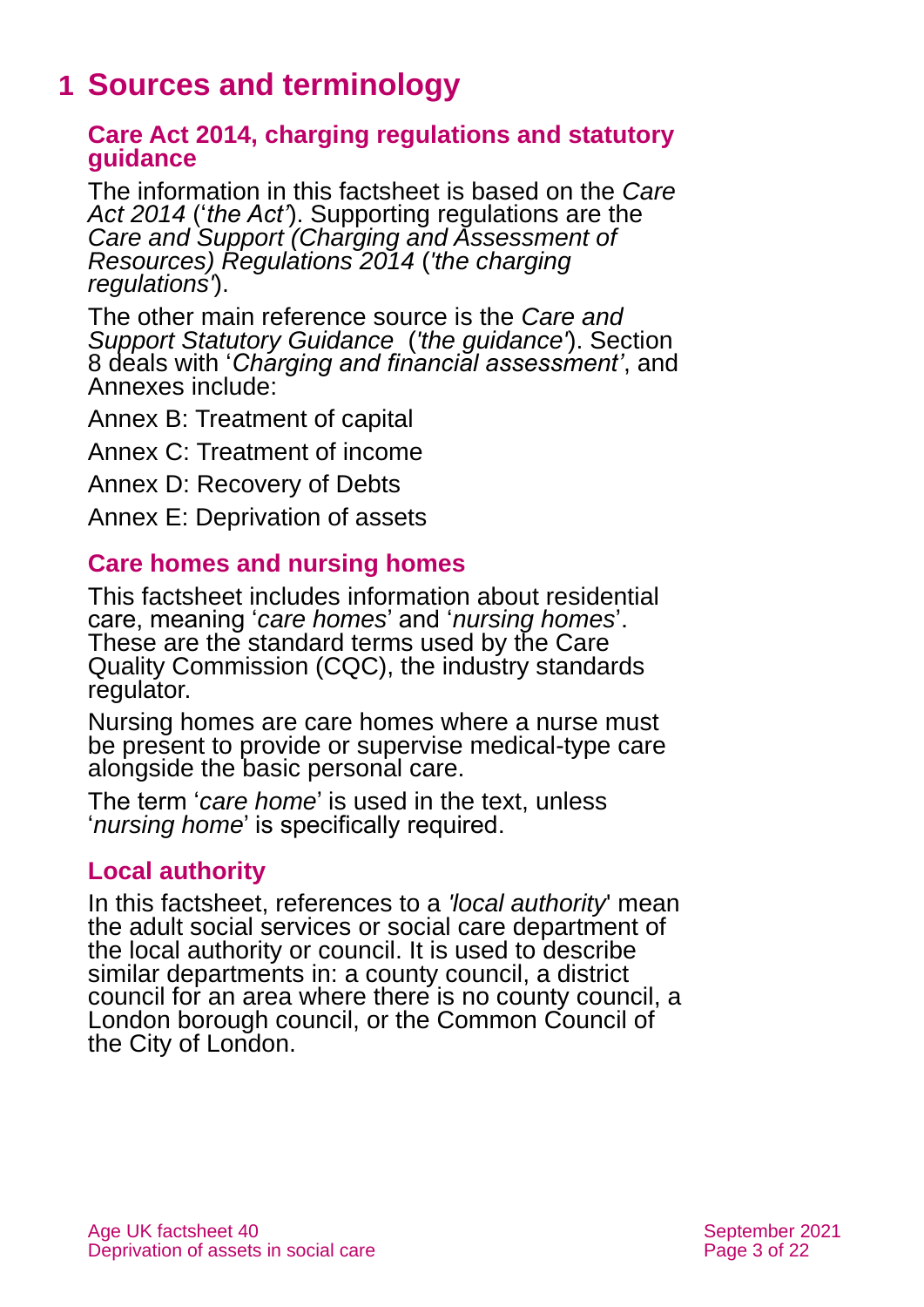### **Assets**

In this factsheet, '*assets*' refers to capital such as savings and property or income, such as pensions or benefits. This is in line with the guidance, which defines *'assets'* as capital or income.

The guidance states that it is important you are not charged twice on the same resources. Therefore, resources should only be treated as income or capital but not both.

If you save money from your income, those savings are normally treated as capital, but they should not be assessed as both income and capital in the same period. In the period when received as income, the resource should be disregarded as capital.

# <span id="page-3-0"></span>**2 What is deprivation of assets?**

Deprivation of assets means you have intentionally decreased your overall assets, in order to reduce the amount you contribute towards the cost of care services provided by the local authority.

The local authority must show that you knew you may need care and support in the future when you carried out this action. It is therefore an evidence-based test of both foreseeability and intention.

Inheritance Tax gifting rules do not apply to social care. Any past disposal of assets can be considered as possible deprivation.

### **Other reasons for deprivation of assets**

Annex E of the guidance states that deliberate deprivation should not be automatically assumed because *'there may be valid reasons why someone no longer has an asset and a local authority should ensure it fully explores this first'.*

For example, if you pay off a debt that is not immediately due, this must not be considered as deprivation. This is why a local authority must consider explanations and any supporting evidence in each case before it makes its decision.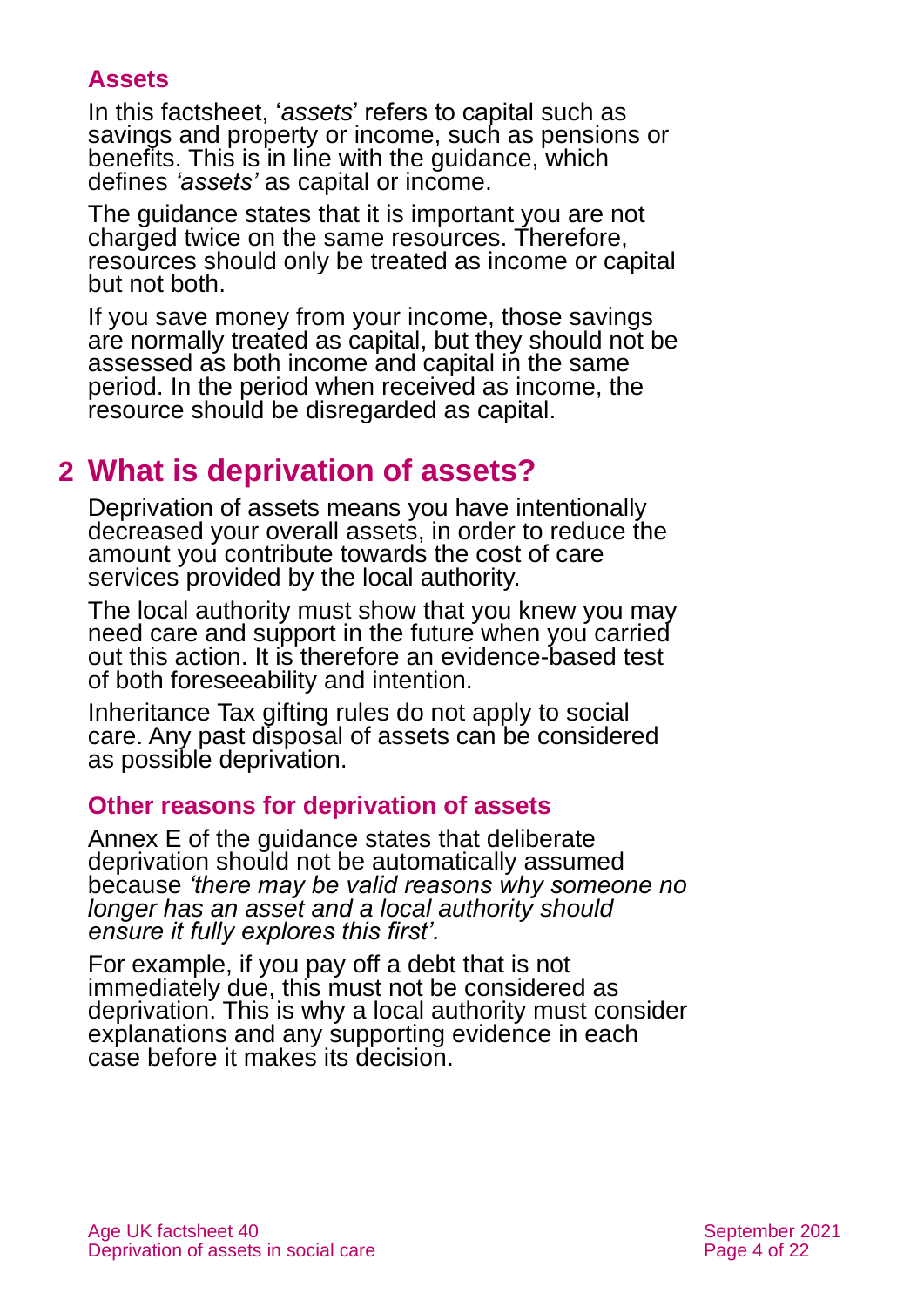# <span id="page-4-0"></span>**3 Deprivation and the financial assessment**

A local authority can choose whether or not to charge you for meeting your assessed needs under the Act. They may provide services in your own home or elsewhere such as a day centre, or you may need to live in a care home or supported accommodation such as sheltered housing.

If a local authority arranges your services, you are usually financially assessed to see if you must contribute towards your care costs. The local authority calculates your contribution by taking into account your income and capital. There is a general charging system under the Act for both residential and nonresidential care, but it has some differences depending on the type of service you receive.

Annex E of the guidance states:

*People should be treated with dignity and respect and be able to spend the money they have saved as they wish – it is their money after all.…[but] it is important that people pay the contribution to their care costs that they are responsible for. This is key to the overall affordability of the care and support system. A local authority should therefore ensure that people are not rewarded for trying to avoid paying their assessed contribution.* 

You may want to pass on savings or other capital to your children or others during your lifetime, but it can affect your eligibility for local authority funding assistance with care fees, as well as means tested benefits such as Pension Credit.

# <span id="page-4-1"></span>**4 When is deprivation deliberate?**

The guidance advises local authorities to understand that avoiding your assessed care charges may not be the only motive behind the disposal of eligible capital or income ahead of your financial assessment. There may be justifiable reasons, so the local authority must show why it has come to a deliberate deprivation conclusion.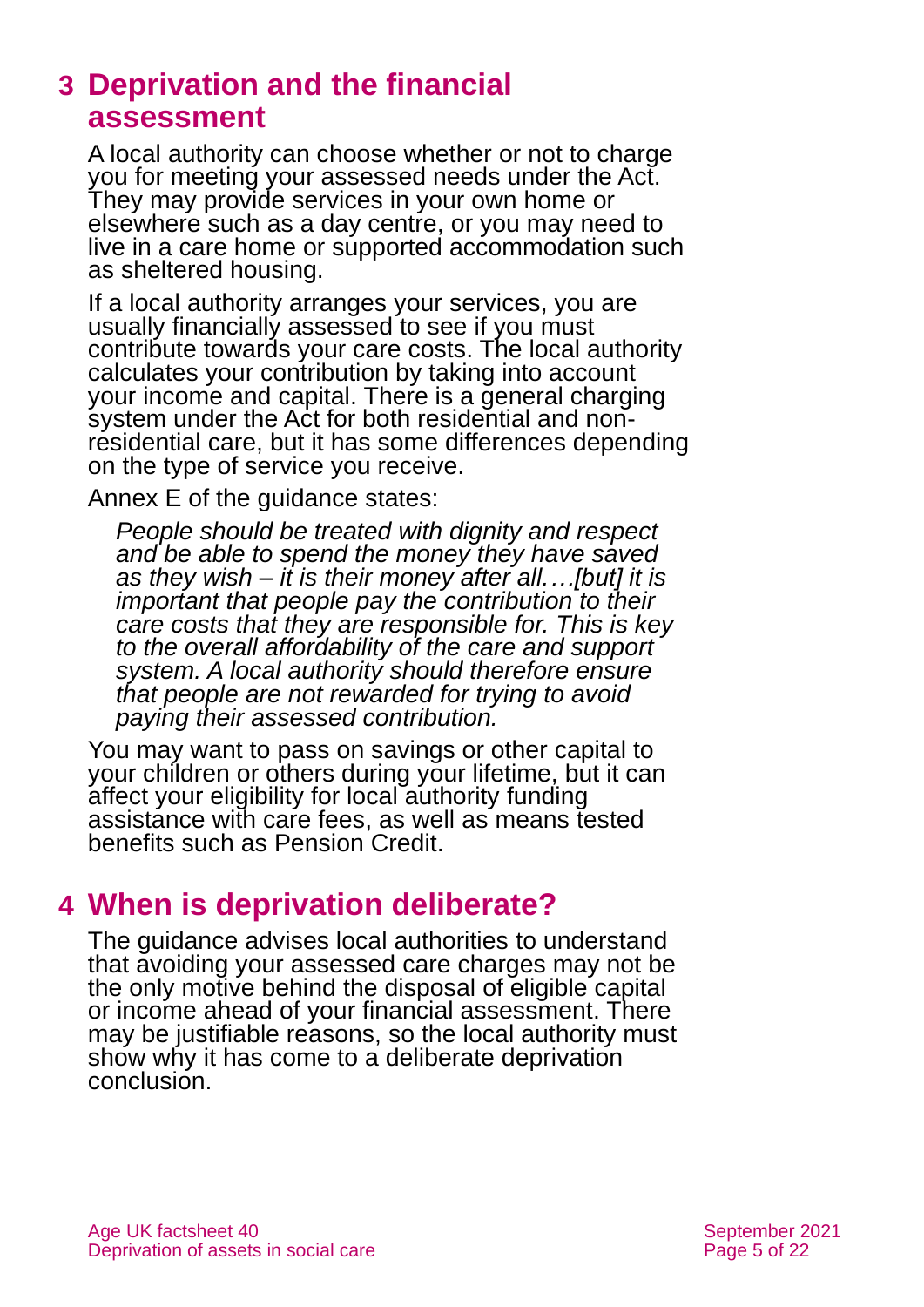### **Intention**

Your intention to avoid your care charges must be a **significant factor, or the only reason**, you have transferred an asset elsewhere, in order to be found to have deprived yourself. The local authority must justify their decision if they intend to take a transferred asset into account.

#### **Foreseeability**

Annex E of the guidance states it is unreasonable to decide you have disposed of an asset to reduce the level of care charges payable if, at the time of the disposal, you were fit and healthy and could not have foreseen a need for care and support.

#### **Discretion**

The local authority must use discretion and genuinely take all relevant facts and explanations into account and clearly explain their decision. You can challenge the decision if you disagree with it.

### **Local authority investigations**

The local authority may conduct its own investigations into whether deprivation of assets has occurred, rather than relying solely on information you provide. Annex E of the guidance lists factors they should take into account:

- ⚫ whether avoiding care and support charges was a significant motivation
- when the asset was disposed of, could you have a reasonable expectation of the need for care and support?
- ⚫ did you have a reasonable expectation of needing to contribute to the cost of your eligible care needs?

In several complaint investigations, the Local Government and Social Care Ombudsman has found local authorities at fault for failing to consider whether the significant motivation is avoiding care and support charges when concluding that deliberate deprivation has occurred.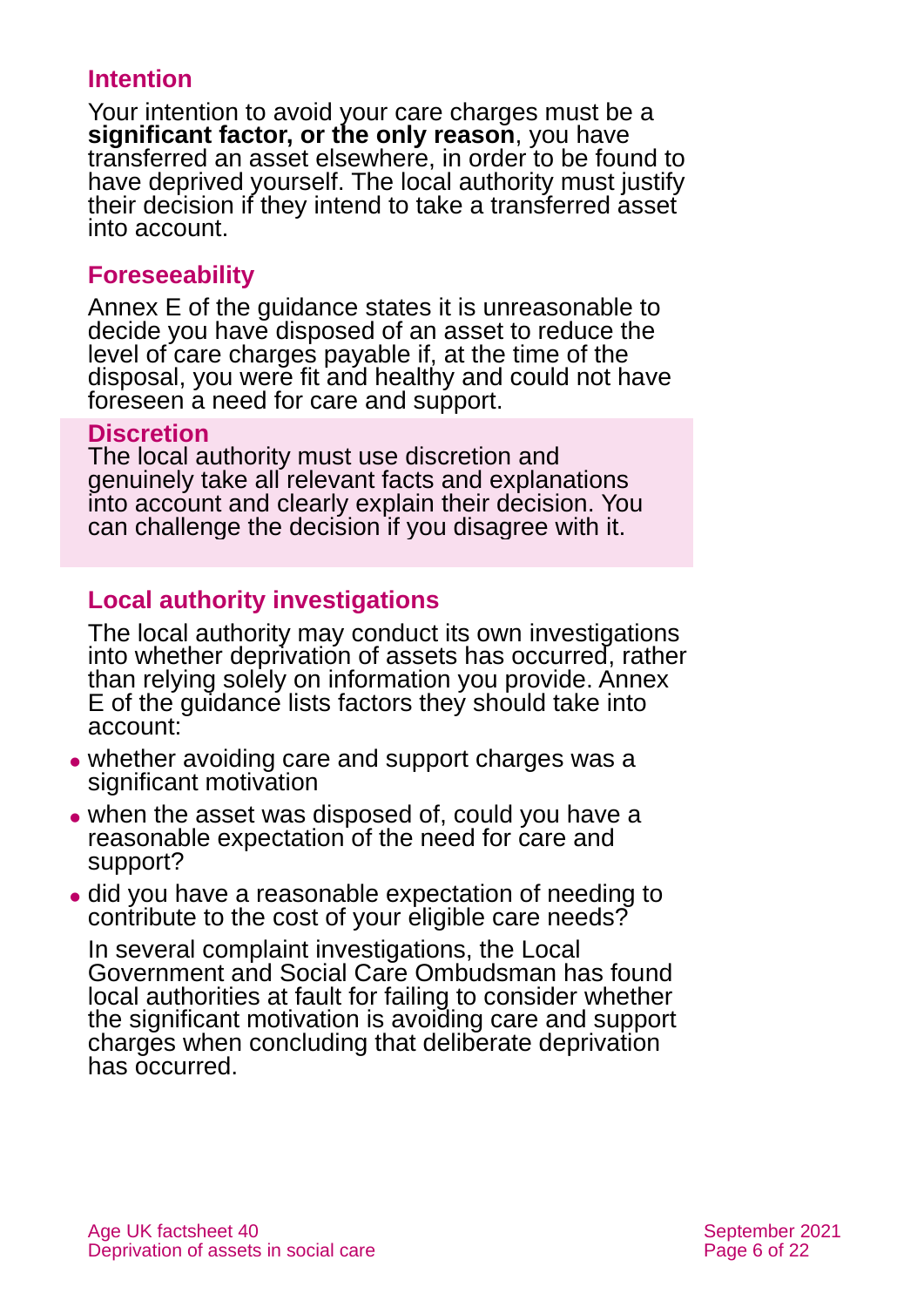For example, in *[Nottinghamshire County Council \(17](https://www.lgo.org.uk/decisions/adult-care-services/assessment-and-care-plan/17-012-327)  [012 327\)](https://www.lgo.org.uk/decisions/adult-care-services/assessment-and-care-plan/17-012-327)*, the Ombudsman found the local authority failed to consider whether a gift of £30,000 was made with the significant motivation of avoiding care charges. They recommended the authority make a fresh decision, with proper consideration given to the adult's motives for making the gift.

#### **Unpredictable consequences of your actions**

The nature of the rules on deliberate deprivation of assets mean it is not possible to predict with certainty whether the local authority will raise the issue during a future financial assessment. An authority will not usually advise you beforehand how it might treat a particular transfer at a later time. The rules relate to the moment your financial assessment happens.

#### **Case study examples from Annex E of the guidance**

Example of where deprivation has not occurred:

*Max has moved into a care home and has a 50% interest in a property that continues to be occupied by his civil partner, David. The value of the property is disregarded whilst David lives there, but he decides to move to a smaller property that he can better manage and so sells their shared home to fund this.* 

*At the time the property is sold, Max's 50% share of the proceeds could be taken into account in the financial assessment, but, in order to ensure that David is able to purchase the smaller property, Max makes part of his share of the proceeds from the sale available.* 

*In such circumstance, it would not be reasonable to treat Max as having deprived himself of capital to reduce his care home charges.* 

Example of where deprivation of assets may be considered:

*Emma gives her daughter Imogen a painting worth £2,000 the week before she enters care home. The local authority should not consider this as deprivation as the item is a personal possession and would not have been taken into account in her financial assessment.*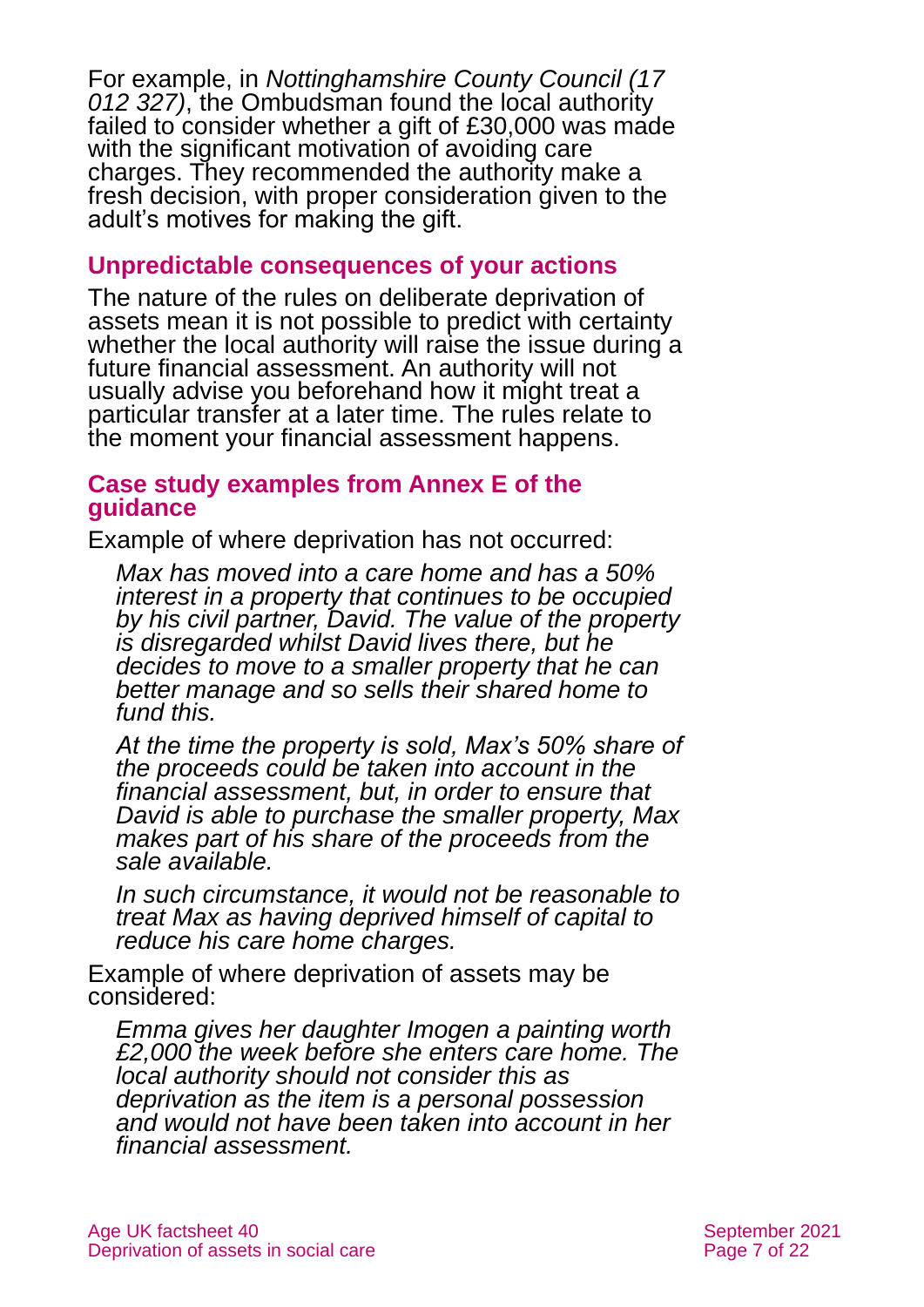*However, if Emma had purchased the painting immediately prior to entering a care home to give to her daughter with £2,000 previously in a savings account, deprivation should be considered.* 

# <span id="page-7-0"></span>**5 Deprivation of capital**

Deprivation covers a broad range of ways you might transfer a capital asset out of your possession. Annex E of the guidance has examples that may be deemed to be deprivation of capital:

- a lump-sum payment to someone else, for example as a gift
- ⚫ substantial expenditure has been incurred suddenly and is out of character with previous spending
- the title deeds of a property have been transferred to someone else
- ⚫ assets put into a trust that cannot be revoked
- assets converted into another form that are disregarded in the financial assessment, for example personal possessions
- assets reduced by living extravagantly, for example gambling
- assets used to purchase an investment bond with life insurance.

Other courses of action, such as selling an asset for less than its true value, may also be seen as deprivation. The onus is on you to prove you no longer possess an asset.

Transferring a capital asset does not necessarily mean it is not taken into account in your financial assessment. It can still be '*notionally*' included in the calculation.

'*Notionally*' means that, even though you may not have that capital asset anymore, you are treated as if you do still possess it. See [section 7.2.1](#page-9-0) for more information about notional capital.

Annex E has examples of acceptable evidence to show you no longer possess a capital asset:

- a trust deed
- deed of gift
- receipts for expenditure
- proof that debts have been repaid.

Age UK factsheet 40 September 2021 Deprivation of assets in social care **Page 8** of 22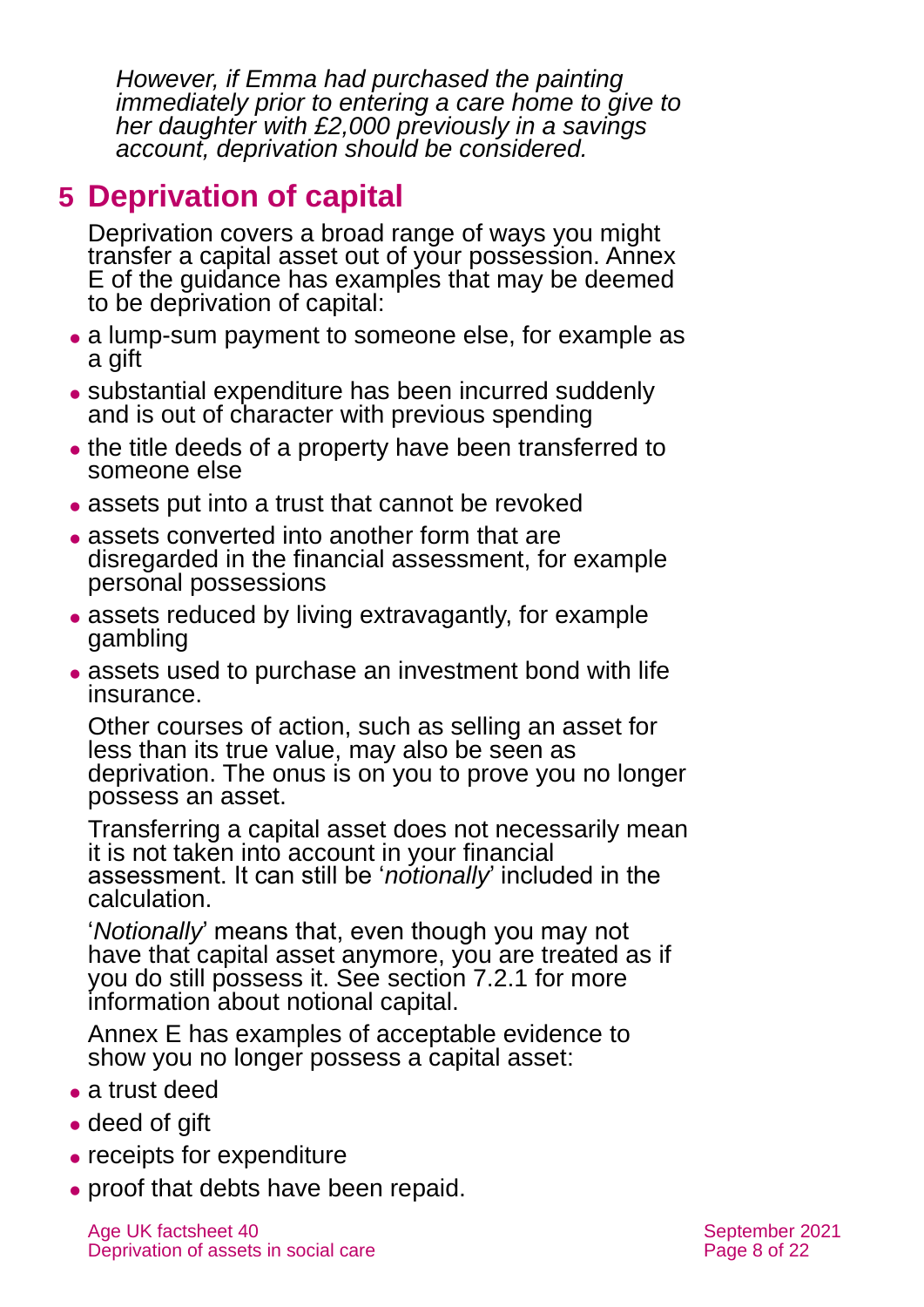# <span id="page-8-0"></span>**6 Deprivation of income**

It is possible to deliberately deprive yourself of income. For example, if you give away or sell the right to income from an occupational pension. It could be treated as deprivation if you are entitled to Pension Credit but have chosen not to claim it.

The local authority must determine whether deliberate deprivation of income has occurred. The guidance states they should consider:

- ⚫ was it your income?
- what was the purpose of the disposal of the income?
- the timing of the disposal when the income was disposed of, could you have a reasonable expectation of the need for care and support?

As income can be converted into capital, deliberate deprivation can relate to the tariff income calculation in the financial assessment. The local authority can consider whether doing this has had the effect of reducing what you are charged.

If the local authority considers you have deliberately deprived yourself of income, they may treat you as possessing '*notional'* income, meaning it is still included in your financial assessment. [See section](#page-9-1)  [7.2.2](#page-9-1) for more information about notional income.

# <span id="page-8-1"></span>**7 The consequences of deliberate deprivation**

# **7.1 What is notional capital and income?**

If deliberate deprivation is found, the local authority can decide to treat you as if you still possess the asset for the purpose of the financial assessment. This means treating you as having '*notional*' capital or income, even if you no longer actually possess it.

If you deprive yourself of an actual resource and convert it into something of lesser value, you are treated as notionally possessing the difference between the value of the new resource and the one replaced. For example, if the value of personal possessions acquired is less than the sum spent on them, the difference is treated as notional capital.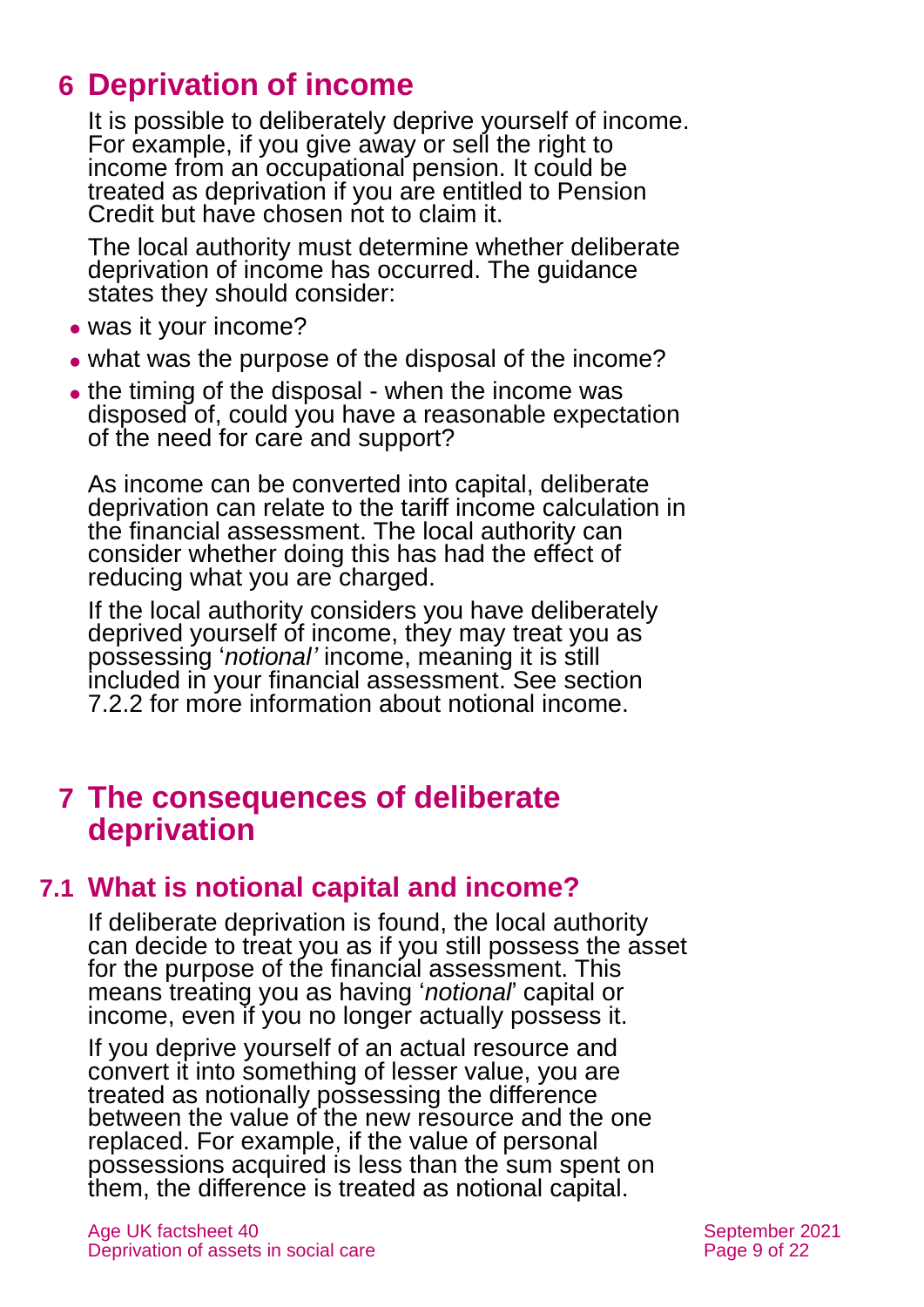# **7.2 Local authority duties and deprivation**

Annex E of the guidance states '*the overall principle should be that when a person has tried to deprive themselves of assets, this should not affect the amount of local authority support they receive*'.

This seems to mean an authority should still provide services even if deprivation has been established. In this situation, they may seek to recover the extra costs they have paid towards care and support services as a debt from you or from the person who now possesses the assets. See [section 8](#page-13-0) for more on debt recovery powers.

The rules for care home funding work differently. If you have deprived yourself of assets and are treated as having notional capital above the upper threshold, the local authority do not have a duty to arrange your care, unless you lack mental capacity and have no one to assist you.

If you have mental capacity but cannot arrange your own care and have no one to help you, the local authority should use its discretion to ensure your needs are met and you are not put at risk.

### **7.2.1 Notional capital**

<span id="page-9-0"></span>Annex B of the guidance states this may be capital:

- that is available to you if you applied for it,
- ⚫ that has been paid to a third party, or
- ⚫ you have deprived yourself of to reduce how much you pay for care services.

Your capital is the total of your actual and notional capital.

Whilst you are receiving care services, the amount of notional capital goes down over time by the difference between the amount you actually have to pay and the amount you would have paid if you were not treated as having notional capital.

### **7.2.2 Notional income and pensions freedoms**

<span id="page-9-1"></span>Similarly, you may be treated as having notional income. It can include income:

- ⚫ available on application but you have not applied for it
- ⚫ that is due but you have not received it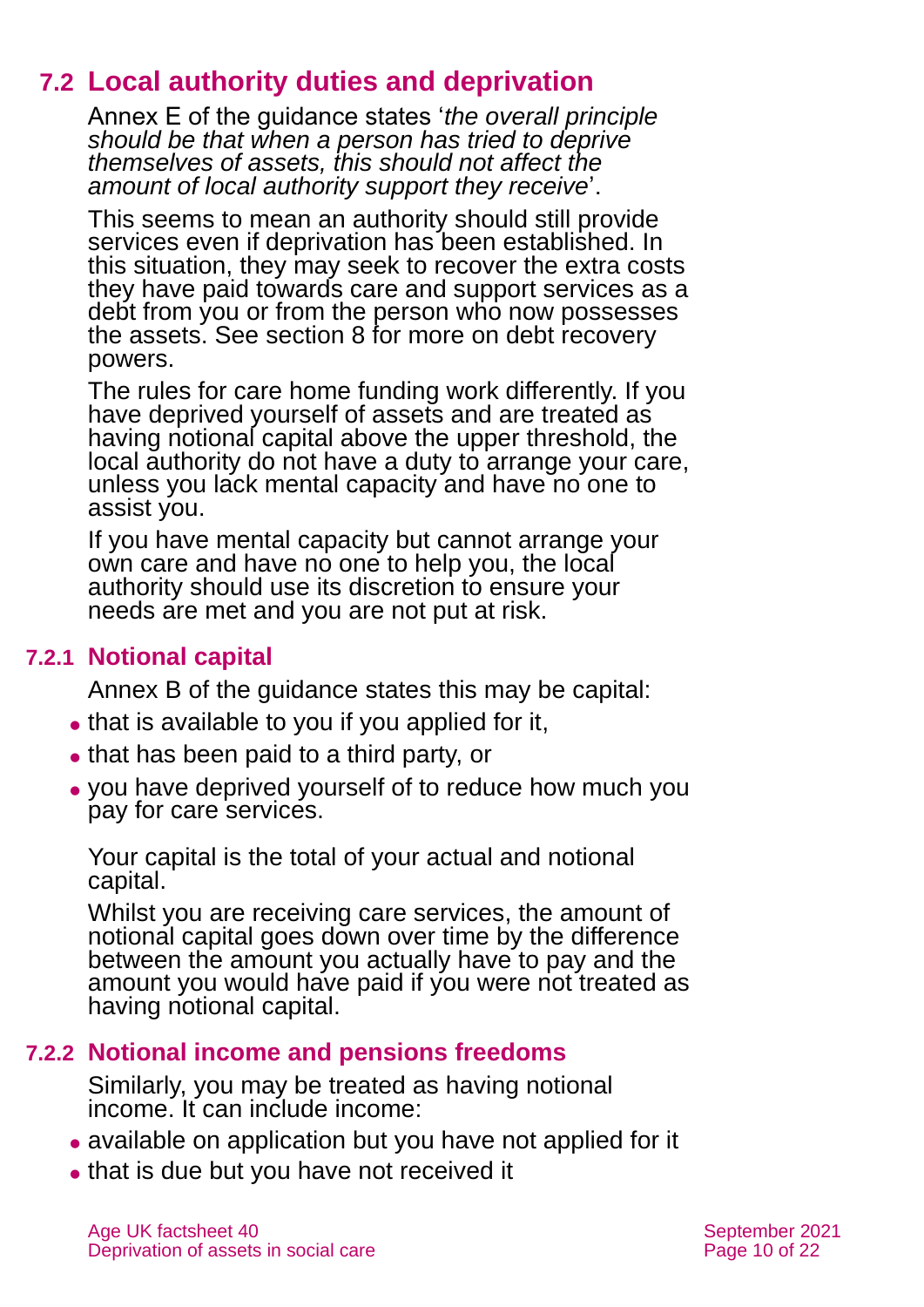⚫ you have deliberately deprived yourself of for the purpose of reducing the amount you must pay for care services.

In all cases, the local authority must satisfy itself the income would, or should, have been available to you. Notional income should be treated like other income meaning there may be circumstances where it must be disregarded.

Notional income should be calculated from the date it could be expected to be acquired if an application was made. The guidance states that when doing this *'a local authority should assume the application was made when it first became aware of the possibility and take account of any time limits which may limit the period of arrears'.*

In April 2015, flexibility in terms of how you can access defined contribution pensions was introduced, including enabling you to access your full pension pot as a cash sum. Notional income can be applied if you reach State Pension age and have a pension pot but have not purchased an annuity or arranged to draw down the equivalent maximum annuity income that would be available.

When applying notional income to a pension pot, the guidance advises local authorities to calculate this *'as the maximum income that would be available if the person had taken out an annuity'.* The guidance states '*estimates of the notional income can be received from the pension provider or from estimates provided by the Government Actuary's Department*.'

The following case example illustrates how a pension pot can be treated:

*Ben has a pension fund worth £30,000. He has taken the opportunity to access this flexibly and as a result is only drawing down £5 a week as income at the point he begins to receive care and support. The equivalent maximum annuity income would be £120 per week. For the purposes of the financial assessment, the local authority can assume an income £120 per week.*

If applying maximum notional income, any actual income should be disregarded to avoid double counting.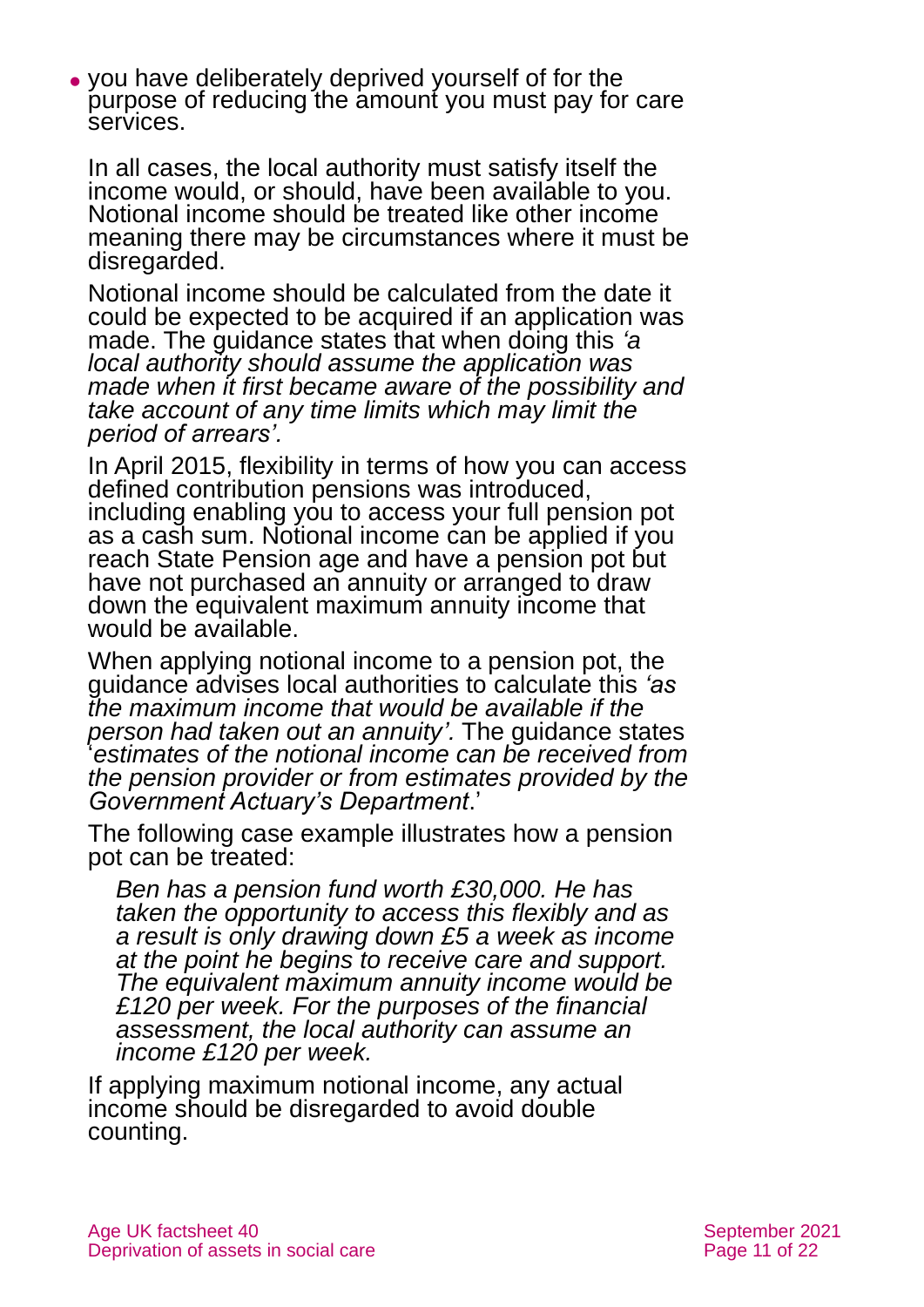In circumstances where you draw down an income higher than the maximum available under an annuity product, the actual income that is drawn down should be taken into account. If you have removed the funds and placed them in another product or savings account, they should be treated according to the rules for that product.

See factsheet 91, *[Pension Freedom and benefits](https://www.ageuk.org.uk/globalassets/age-uk/documents/factsheets/fs91_pension_freedom_and_benefits_fcs.pdf)*, for further information.

# **7.3 Recovering charges from a third-party**

If you transfer an asset to another person (a thirdparty) to avoid a charge prior to the financial assessment, the third party may be liable to pay the local authority the difference between what you would have been charged and what you were charged at the time of the assessment. However, a third-party is not liable to pay anything exceeding the benefit they received from the transfer of the asset.

If you transfer funds to more than one third-party, each is liable to pay the local authority the difference between what it would have charged or did charge you for receiving care, in proportion to the amount they received. When pursing the recovery of charges from a third party, a local authority must have regard to Annex D of the guidance, *'Recovery of debts*'. See [section 8](#page-13-0) for more information.

Annex E of the guidance provides an example of the appropriate treatment of third-party liability:

*Mrs Tong has £23,250 in her savings account. This is the total of her assets. One week before entering care she gives her daughters Louisa and Jenny and her son Frank £7,750 each. This was with the sole intention of avoiding care and support charges.* 

*Had Mrs Tong not given the money away, the first £14,250 would have been disregarded and she would have been charged a tariff income on her assets between £14,250 and £23,250. Assuming £1 for every £250 of assets, this means Mrs Tong should have paid £36 per week towards the cost of her care.* 

*After 10 weeks of care, Mrs Tong should have contributed £360. This means Louisa, Jenny and Frank are each liable for £120 towards the cost of their mother's care.*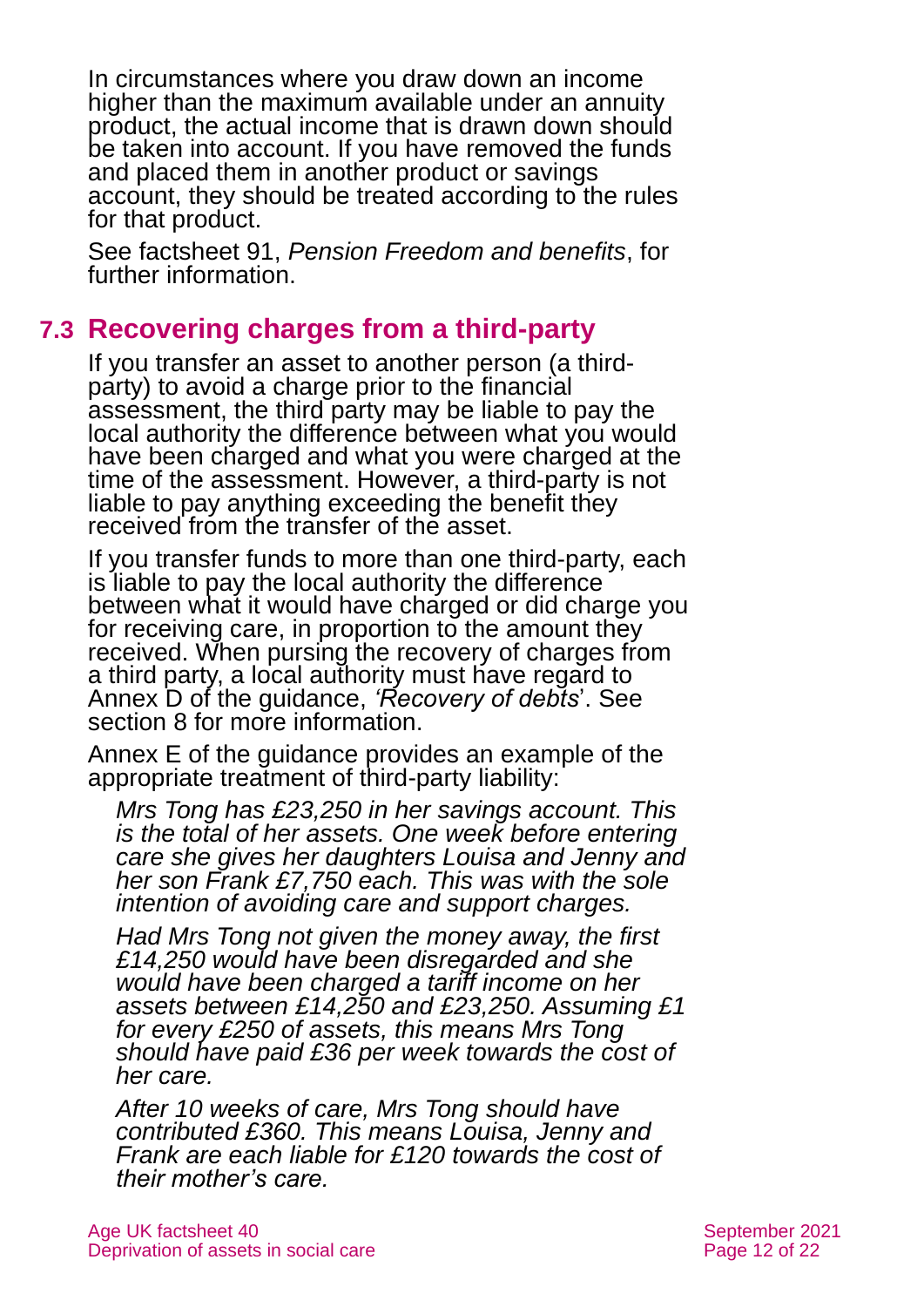# **7.4 Possible consequences of asset transfers**

Apart from issues about deprivation of assets, transferring assets to another person may have significant consequences. Once an asset is transferred out of your name, you no longer have control over it and it is not always possible to rely on the new owner acting in accordance with your wishes. You should consider how you might be affected if disagreements arise in the future.

#### **Legal advice**

It is advisable to seek legal and financial advice before transferring an asset. Age UK cannot give advice on this area of law.

The Law Society produces guidance for solicitors on gifts of property and the implications for longterm care [www.lawsociety.org.uk/support](http://www.lawsociety.org.uk/support-services/advice/practice-notes/making-gifts-of-assets/)[services/advice/practice-notes/making-gifts-of](http://www.lawsociety.org.uk/support-services/advice/practice-notes/making-gifts-of-assets/)[assets/](http://www.lawsociety.org.uk/support-services/advice/practice-notes/making-gifts-of-assets/)

### **Issues to consider**

- ⚫ You may want to move from your current property to somewhere more suitable. If the property has been transferred, you need the new owner's agreement to do this.
- If you no longer own your home, you cannot raise income or capital against the equity in it.
- ⚫ If you retain the right to live rent free in your former home, this may be treated as a '*gift with a reservation*' for inheritance tax purposes and the property included in your estate.
- ⚫ If the new owner marries, divorces, or uses the property as security for a loan, your position may be affected.

### **Issues affecting the new owner of an asset**

- ⚫ The new owner may become responsible for the upkeep and maintenance of the property. To avoid possible disputes, it must be made clear who is responsible for these tasks.
- ⚫ Any means-tested benefits the new owner receives may be affected by taking possession of a property or other assets.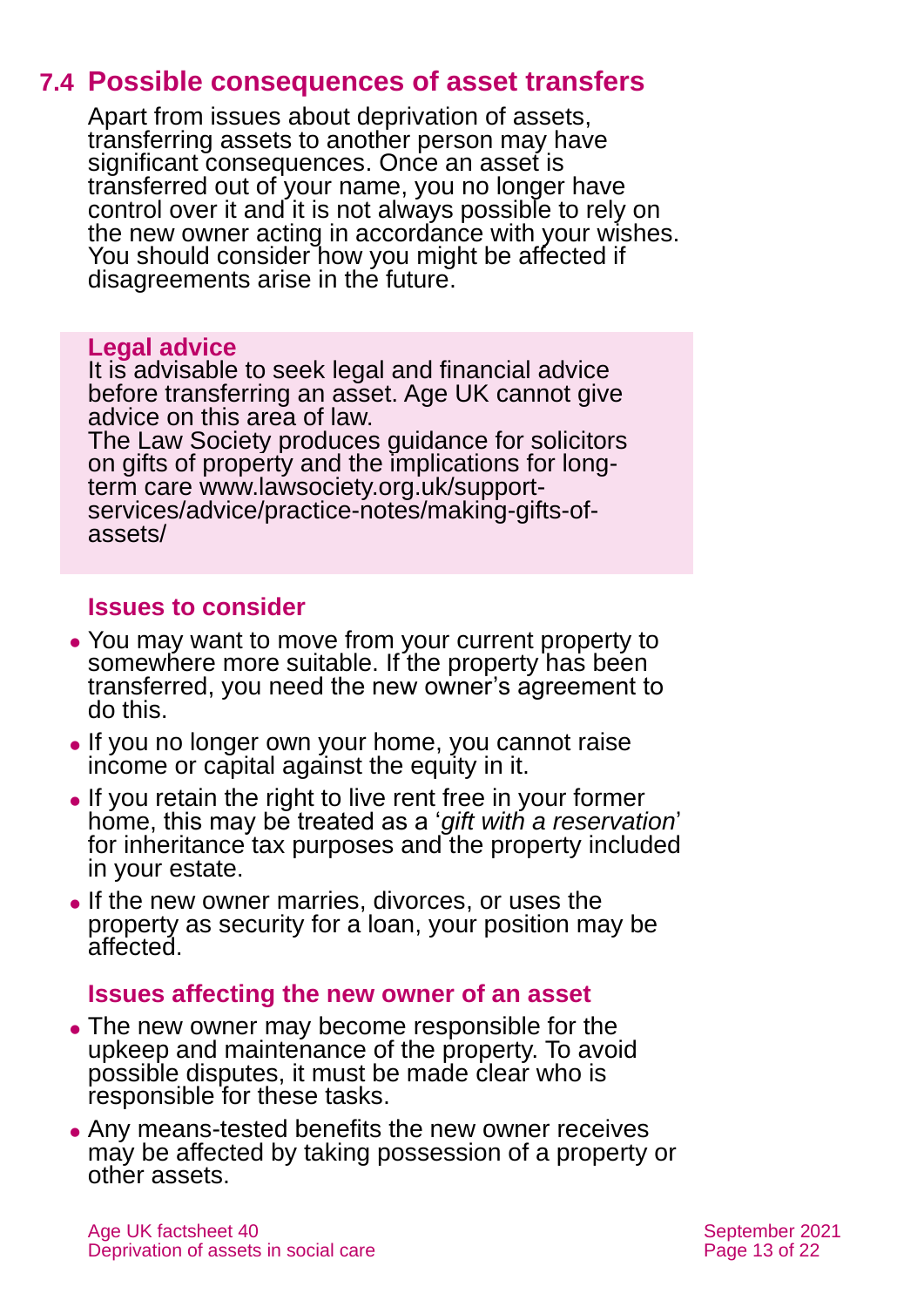• The new owner may become liable for Capital Gains Tax at some point in the future.

# <span id="page-13-0"></span>**8 Local authority recovery of debts**

If a local authority decides you have deprived yourself of capital or income and you do not pay the amount of charges they expect you to make, you may end up owing them money.

The local authority has powers to pursue unpaid debts for services it has provided to you. Annex D of the guidance notes these powers provide '…*equal protection to both the local authority and the person*.' This refers to an approach that maximises opportunities to seek alternative means of repayment and recognises the difficulties you may be experiencing.

### **Debt recovery period**

The maximum debt recovery period is six years. After this period, the debt must be written off.

### **Deferred payment agreement**

As a first port of call, a local authority must offer you the option of a deferred payment agreement, if possible.

They can only make an application to the County Court if you have refused this option, or you do not meet the DPA eligibility criteria.

For more information, see section 8 of factsheet 38, *[Property and paying for residential care](https://www.ageuk.org.uk/globalassets/age-uk/documents/factsheets/fs38_property_and_paying_for_residential_care_fcs.pdf)*.

### **The full range of options**

A local authority can start County Court proceedings to recover debts if you do not pay or misrepresent information relevant to your financial assessment. This can result in having a legal charge placed on your property, which ensures they receive the outstanding funds when it is sold.

However, a local authority should only use this power after all other reasonable alternatives for recovering the debt have been exhausted. This requires appropriate engagement with you or your representatives to find out why the debt has accrued.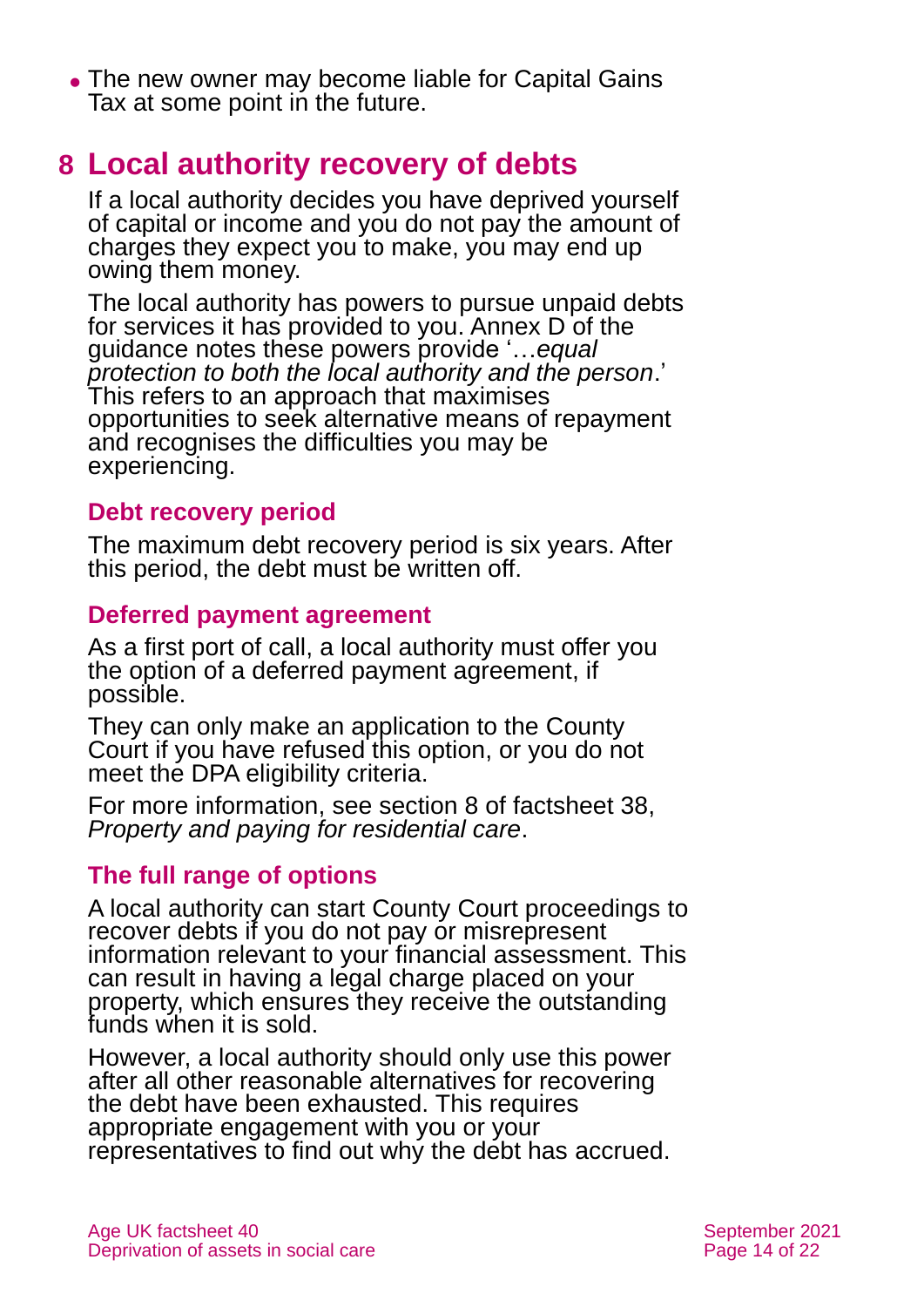The local authority can no longer unilaterally decide to place a charge on your property in the way it could under previous legislation.

The following options are recommended in guidance before proceeding to County Court.

**Negotiate an agreement**. This can be through dealing directly with you or your representative to broker a solution. This can be instigated by the local authority, but in some circumstances, it may be better led by an independent person such as an advisor or solicitor. In some cases, local authorities must involve an independent advocate to support you to understand the options available.

**Mediation**. An independent third party assists you and the local authority to reach an agreement. This could be carried out by a professional mediation service, but can be carried out by anyone not involved in the issue, such as an independent social worker or a local voluntary organisation. It is important to understand it is you and the local authority, not the mediator, who decide the course of action.

**Arbitration**. This involves an independent arbitrator hearing both sides of the issue and making a decision that resolves the issue. Local authorities should be aware that arbitration is usually binding on both sides and therefore they cannot usually take the case to court after the arbitrator has made a decision.

### **The duty to act reasonably**

Local authorities are bound by the public law principle of acting reasonably at all times and must also act in accordance with human rights legislation and the wellbeing principle in the Act.

In most cases, especially where a failure to pay the correct charges was inadvertent, there are other simpler routes to follow.

Any debt repayments must be affordable, based on your individual circumstances. Even if there is a debt, they need to consider whether it is appropriate to recover it. There may be many complex issues to take into account.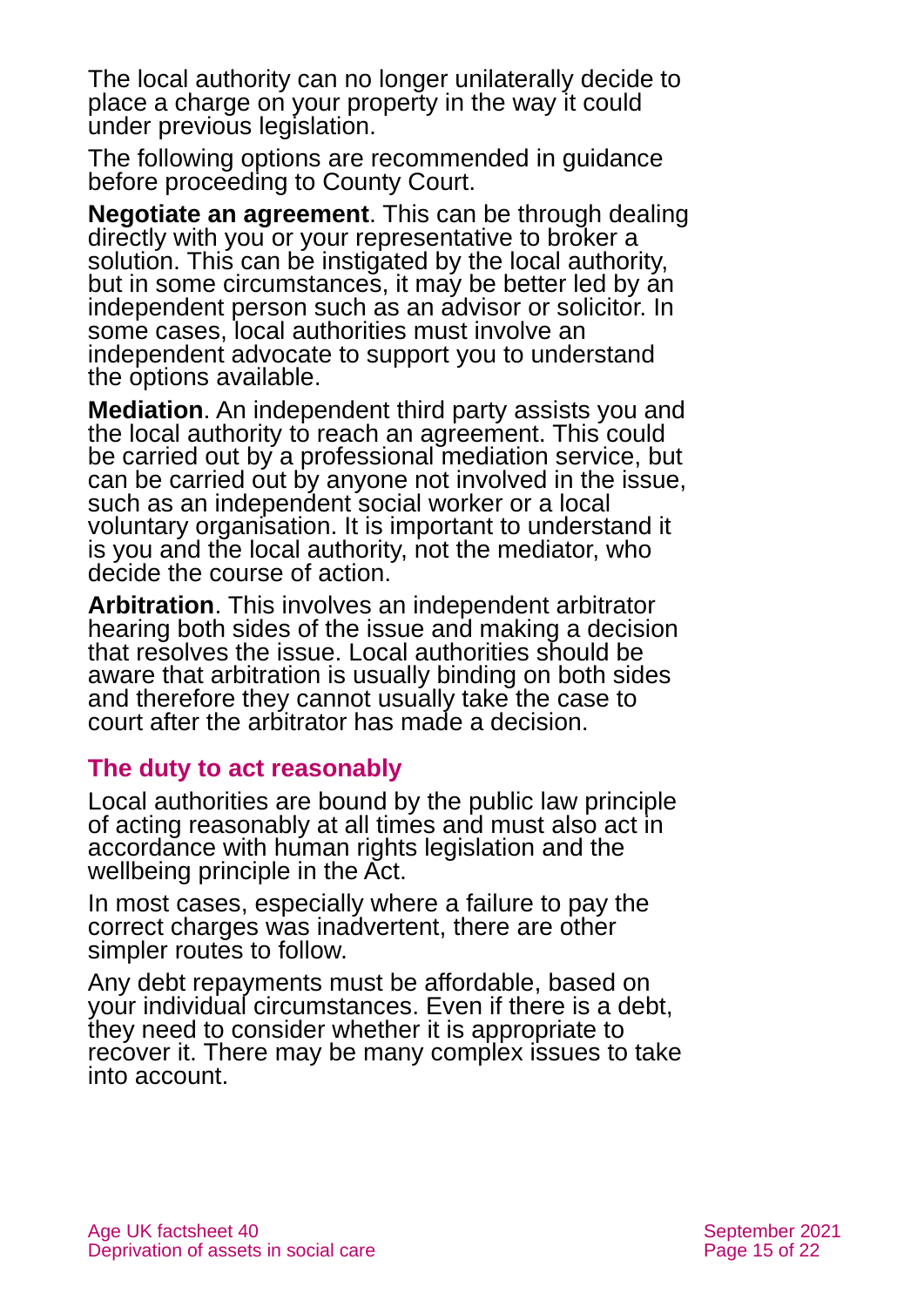In deciding how to recover a debt, the local authority should consider all the circumstances of the case before deciding a course of action. For example, was it deliberate avoidance of payment or due to circumstances beyond your control? This could be because you have developed cognitive difficulties leading to a lack of mental capacity.

The authority may wish to concentrate on how to avoid you getting into debt in the first place. For example, by helping you to obtain independent financial advice and giving you clear, written, information on your responsibilities to pay for care and support. The local authority has a duty to maintain adequate records relating to any debt and any recovery action they take.

#### **If you lack mental capacity**

If you are assessed as lacking mental capacity to deal with the debt, the local authority must act in line with the *Mental Capacity Act 2005*. This means they must establish whether there is someone with legal authority to act on your behalf, such as a Lasting Power of Attorney or Deputy, and, if so, engage with that person with a view to resolving the debt.

If no one has authority to act for you, the local authority should explore whether someone who knows you, such as a family member, is willing and able to acquire legal authority. If there is no one willing and able to do so, it may be appropriate for the local authority to apply to the Court of Protection to be appointed as your Deputy. For further information, see factsheet 22, *[Arranging for someone to make](https://www.ageuk.org.uk/globalassets/age-uk/documents/factsheets/fs22_arranging_for_someone_to_make_decisions_on_your_behalf_fcs.pdf)  [decisions on your behalf](https://www.ageuk.org.uk/globalassets/age-uk/documents/factsheets/fs22_arranging_for_someone_to_make_decisions_on_your_behalf_fcs.pdf)*.

The local authority should not try to recover debts while there is no one with legal authority to act for you, for example by sending letters demanding payment. Instead, they should wait until legal authority is in place and then engage with that person.

# <span id="page-15-0"></span>**9 The information and advice duty**

The local authority is required to provide information and advice to everyone who needs it in their area. This must cover the following:

- the local care and support system and how it operates
- the choice of types of care and support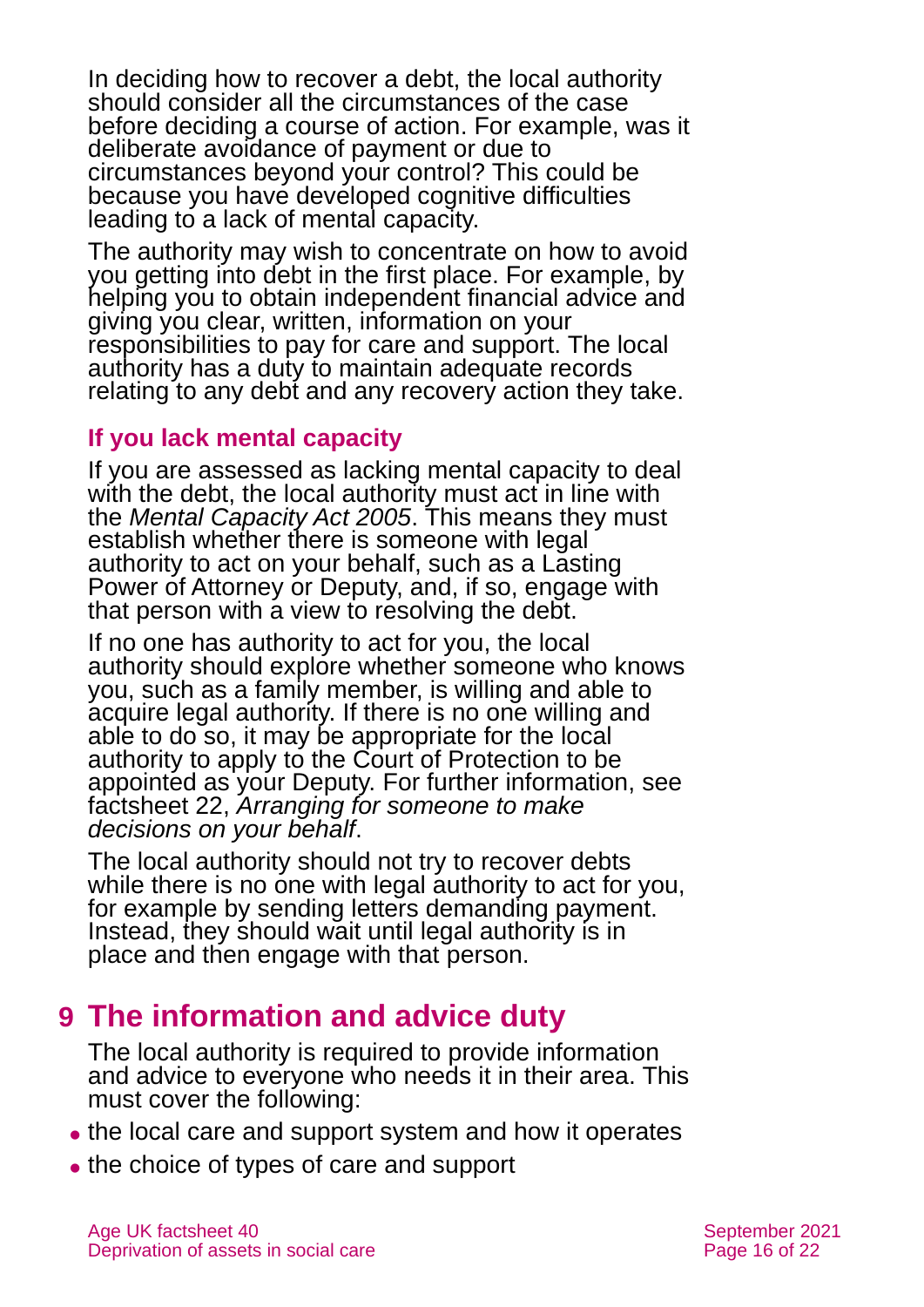- the choice of providers available to you
- ⚫ how to access the care and support available
- ⚫ how to access independent financial advice on matters relevant to the meeting of needs for care and support, and
- ⚫ how to raise concerns about the safety or wellbeing of someone who has needs for care and support.

For further information about independent financial advice, see section 12 of factsheet 43, *[Getting legal](https://www.ageuk.org.uk/globalassets/age-uk/documents/factsheets/fs43-getting-legal-and-financial-advice.pdf)  [and financial advice](https://www.ageuk.org.uk/globalassets/age-uk/documents/factsheets/fs43-getting-legal-and-financial-advice.pdf)*.

# <span id="page-16-0"></span>**10 Challenging local authority deprivation decisions**

If you disagree with a decision by the local authority about deprivation of assets, you can challenge this using the formal complaints procedure. Ask the local authority for details of its procedure.

Referencing this factsheet, you can remind the local authority that they must show that you were significantly motivated by avoiding care costs, at a time when you could have reasonably expected having needs for care and support and needing to contribute towards the cost of meeting your needs.

The local authority must base its decision on the facts of your individual case and consider all relevant circumstances. It should allow you to submit relevant evidence in support of your account.

They must avoid setting blanket policies stating that particular forms of spending, for example purchasing a funeral plan or a high cost care package, will automatically be treated as deliberate deprivation.

If you believe that the disposal of assets took place at a time when you could not have reasonably expected having needs for care and support, explain the reasons for this. Refer to any evidence you have, for example bank statements showing you spent money before you had needs for care and support. You can point out that deliberate deprivation cannot be found if the disposal took place when you were fit and healthy and could not have foreseen needing care and support.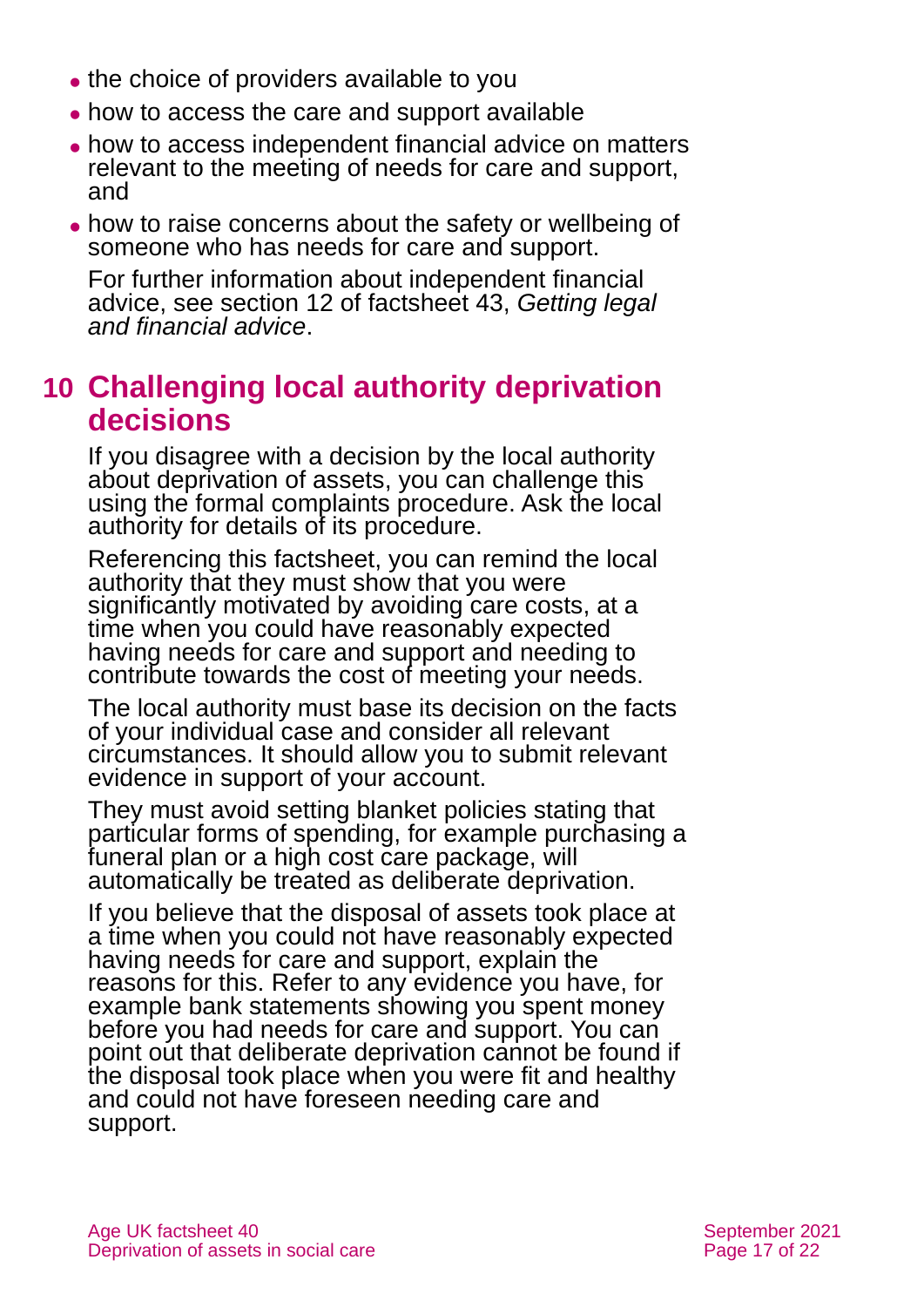If you dispose of assets at a time when you have care and support needs, for example when receiving care services, the local authority should not automatically assume that deliberate deprivation has occurred. They must be able to show that you were also significantly motivated by avoiding care costs.

Be clear and specific as you can about your motives, explaining any reasons why the disposal of assets in question was unconnected with avoiding care costs.

If you are not satisfied with the outcome of your complaint, you can take it to the Local Government and Social Care Ombudsman.

For information see factsheet 59, *[How to resolve](https://www.ageuk.org.uk/globalassets/age-uk/documents/factsheets/fs59_how_to_resolve_problems_and_complain_about_social_care_fcs.pdf)  problems and [complain about social care](https://www.ageuk.org.uk/globalassets/age-uk/documents/factsheets/fs59_how_to_resolve_problems_and_complain_about_social_care_fcs.pdf)*.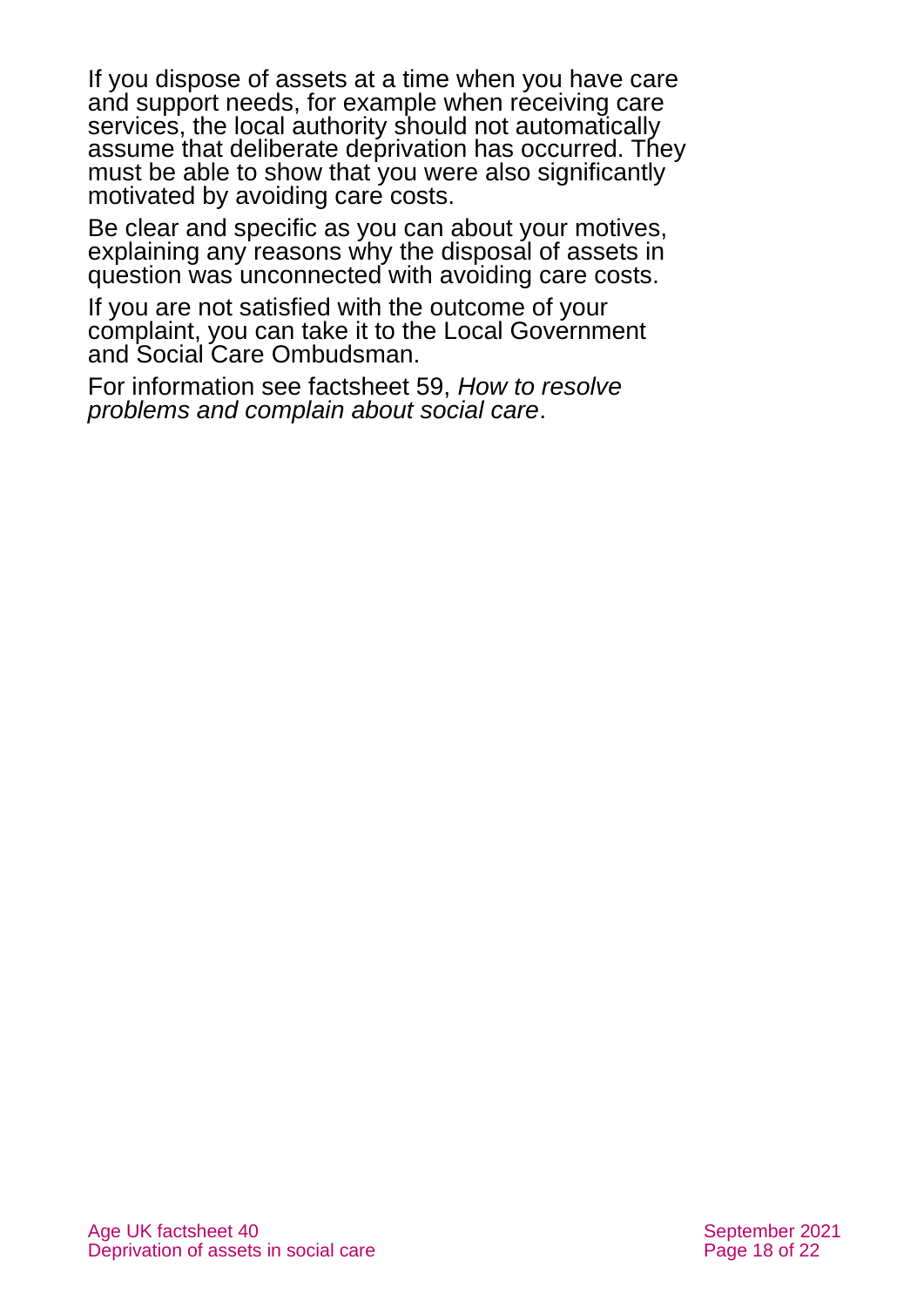# **Useful organisations**

#### <span id="page-18-0"></span>**Carers UK**

[www.carersuk.org](http://www.carersuk.org/) Telephone 0808 808 7777

Provides information, advice and support for carers, including information about benefits.

#### **Citizens Advice**

[www.citizensadvice.org.uk](http://www.citizensadvice.org.uk/) Telephone 0800 144 8848

National network of advice centres offering free, confidential, independent advice, face to face or by telephone.

### **Equality Advisory Support Service (EASS)**

[www.equalityadvisoryservice.com](http://www.equalityadvisoryservice.com/) Telephone helpline 0808 800 0082

Funded by the Equality and Human Rights Commission, the helpline provides information and advice about the *Equality Act 2010* and human rights*.*

#### **Local Government and Social Care Ombudsman** [www.lgo.org.uk](http://www.lgo.org.uk/)

Telephone 0300 061 0614

Final stage for complaints about local authorities and care providers. It is a free service.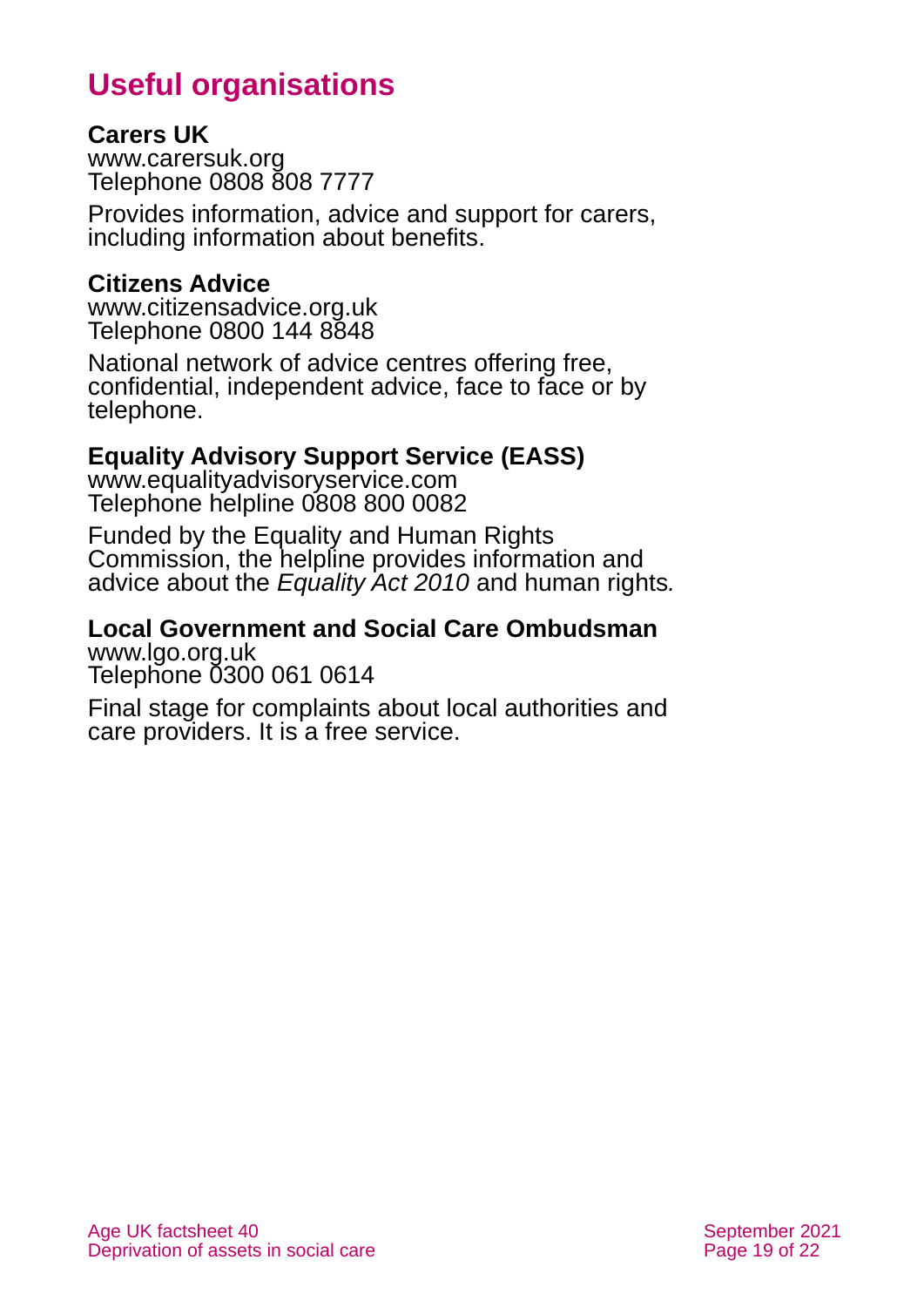# **Age UK**

Age UK provides advice and information for people in later life through our Age UK Advice line, publications and online. Call Age UK Advice to find out whether there is a local Age UK near you, and to order free copies of our information guides and factsheets.

### <span id="page-19-0"></span>**Age UK Advice**

[www.ageuk.org.uk](http://www.ageuk.org.uk/) 0800 169 65 65 Lines are open seven days a week from 8.00am to 7.00pm

### **In Wales contact**

#### **Age Cymru Advice**

[www.agecymru.org.uk](http://www.agecymru.org.uk/) 0300 303 4498

#### **In Northern Ireland contact**

#### **Age NI** [www.ageni.org](http://www.ageni.org/)

0808 808 7575

#### **In Scotland contact**

#### <span id="page-19-1"></span>**Age Scotland** [www.agescotland.org.uk](http://www.agescotland.org.uk/)

0800 124 4222

# **Support our work**

We rely on donations from our supporters to provide our guides and factsheets for free. If you would like to help us continue to provide vital services, support, information and advice, please make a donation today by visiting [www.ageuk.org.uk/donate](http://www.ageuk.org.uk/donate) or by calling 0800 169 87 87.